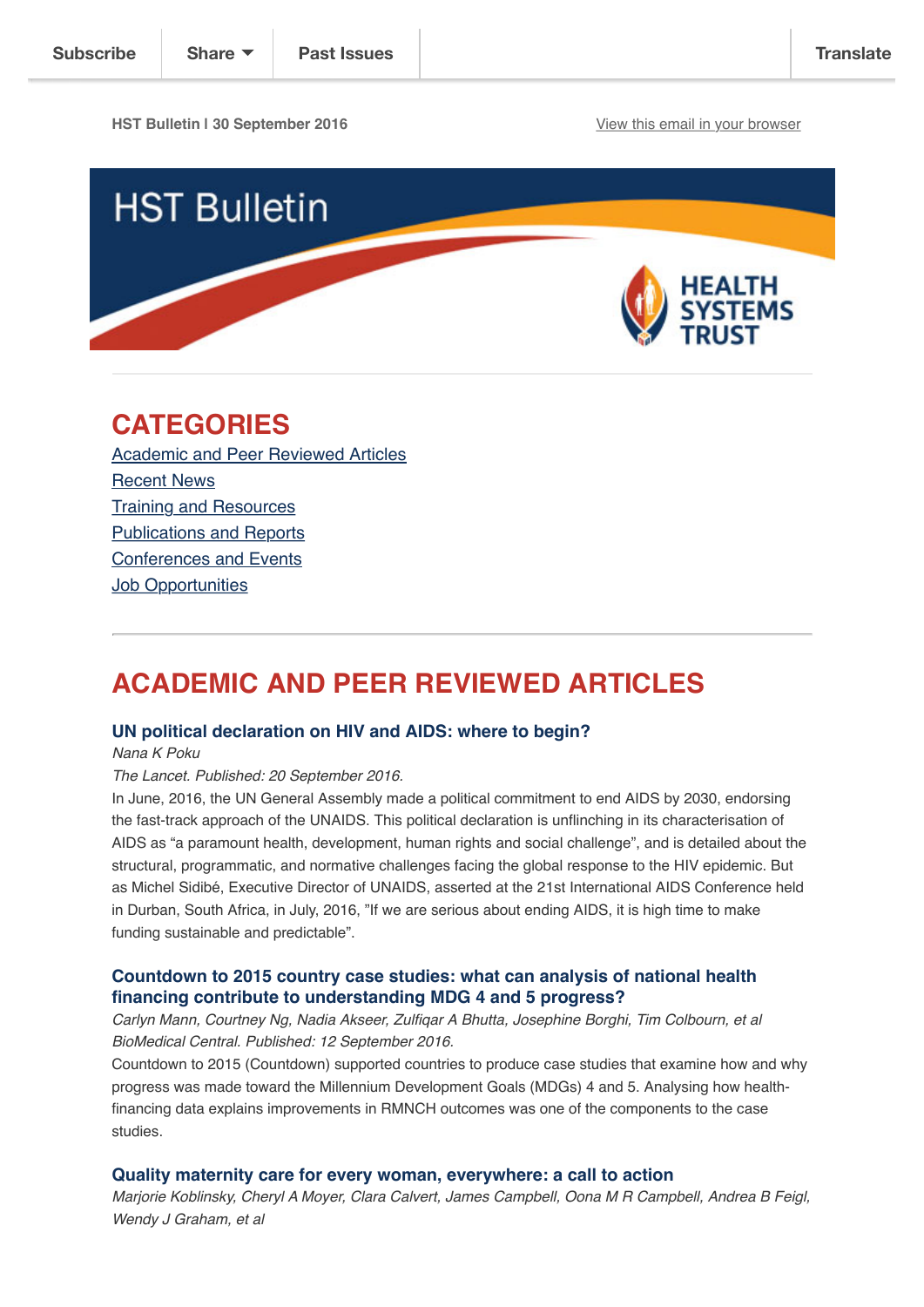#### *The Lancet. Published: 15 September 2016.*

To improve maternal health requires action to ensure quality maternal health care for all women and girls, and to guarantee access to care for those outside the system. In this paper, we highlight some of the most pressing issues in maternal health and ask: what steps can be taken in the next 5 years to catalyse action toward achieving the Sustainable Development Goal target of less than 70 maternal deaths per 100 000 livebirths by 2030, with no single country exceeding 140? What steps can be taken to ensure that highquality maternal health care is prioritised for every woman and girl everywhere?

## **[The Role of Nurses and Community Health Workers in Confronting Neglected](http://journals.plos.org/plosntds/article?id=10.1371/journal.pntd.0004914) Tropical Diseases in Sub-Saharan Africa: A Systematic Review**

*Andrew G. Corley, Clifton P. Thornton, Nancy E. Glass*

*PlosOne. Published: 15 September 2016.*

Neglected tropical diseases produce an enormous burden on many of the poorest and most disenfranchised populations in sub-Saharan Africa. Similar to other developing areas throughout the world, this region's dearth of skilled health providers renders Western-style primary care efforts to address such diseases unrealistic. Consequently, many countries rely on their corps of nurses and community health workers to engage with underserved and hard-to-reach populations in order provide interventions against these maladies. This article attempts to cull together recent literature on the impact that nurses and community health workers have had on neglected tropical diseases.

## **[Countdown to 2015 country case studies: systematic tools to address the "black](http://bmcpublichealth.biomedcentral.com/articles/10.1186/s12889-016-3402-5) box" of health systems and policy assessment**

*Neha S. Singh, Luis Huicho, Hoviyeh Afnan Holmes, Theopista John, Allisyn C. Moran, Tim Colbourn, et al*

*Biomed Central. Published: 12 September 2016.*

Evaluating health systems and policy (HSP) change and implementation is critical in understanding reproductive, maternal, newborn and child health (RMNCH) progress within and across countries. Whilst data for health outcomes, coverage and equity have advanced in the last decade, comparable analyses of HSP changes are lacking. We present a set of novel tools developed by Countdown to 2015 (Countdown) to systematically analyse and describe HSP change for RMNCH indicators, enabling multi-country comparisons.

#### **[Transparency of participant incentives in HIV research](http://www.thelancet.com/journals/lanhiv/article/PIIS2352-3018(16)30150-3/fulltext)**

*Brandon Brown, Jerome T Galea, Peter Davidson, Kaveh Khoshnood The Lancet. Published: October 2016.*

Incentives in research encourage participation, can help to fairly compensate participants for time and effort, and can retain study participants in sufficient numbers. However, little attention has been given to defining what constitute fair incentives, even in HIV research, which often includes vulnerable populations. Neither the Council for International Organizations of Medical Sciences (CIOMS) guidelines nor the US Code of Federal Regulations specifically address incentives, and there are few empirical data for defining undue influence of incentives in research, including medical benefits.

**[\(Return to Top\)](http://us14.campaign-archive2.com/?u=72d7614ab973e486252cafb97&id=cfc1530845&e=%5BUNIQID#Top)**

## **RECENT NEWS**

#### **[NDoH Finalising Draft of NHI Financing Models](http://ehealthnews.co.za/ndoh-nhi-financing-models/)**

*EHealth News*

*Published: 26 September 2016.*

Health Minister, Dr Aaron Motsoaledi, has announced that a draft set of the National Health Insurance (NHI) 'financing scenarios' is expected to be ready for provincial health MECs in October.

#### **[Rising Healthcare Costs in South Africa](http://ehealthnews.co.za/rising-healthcare-costs/)**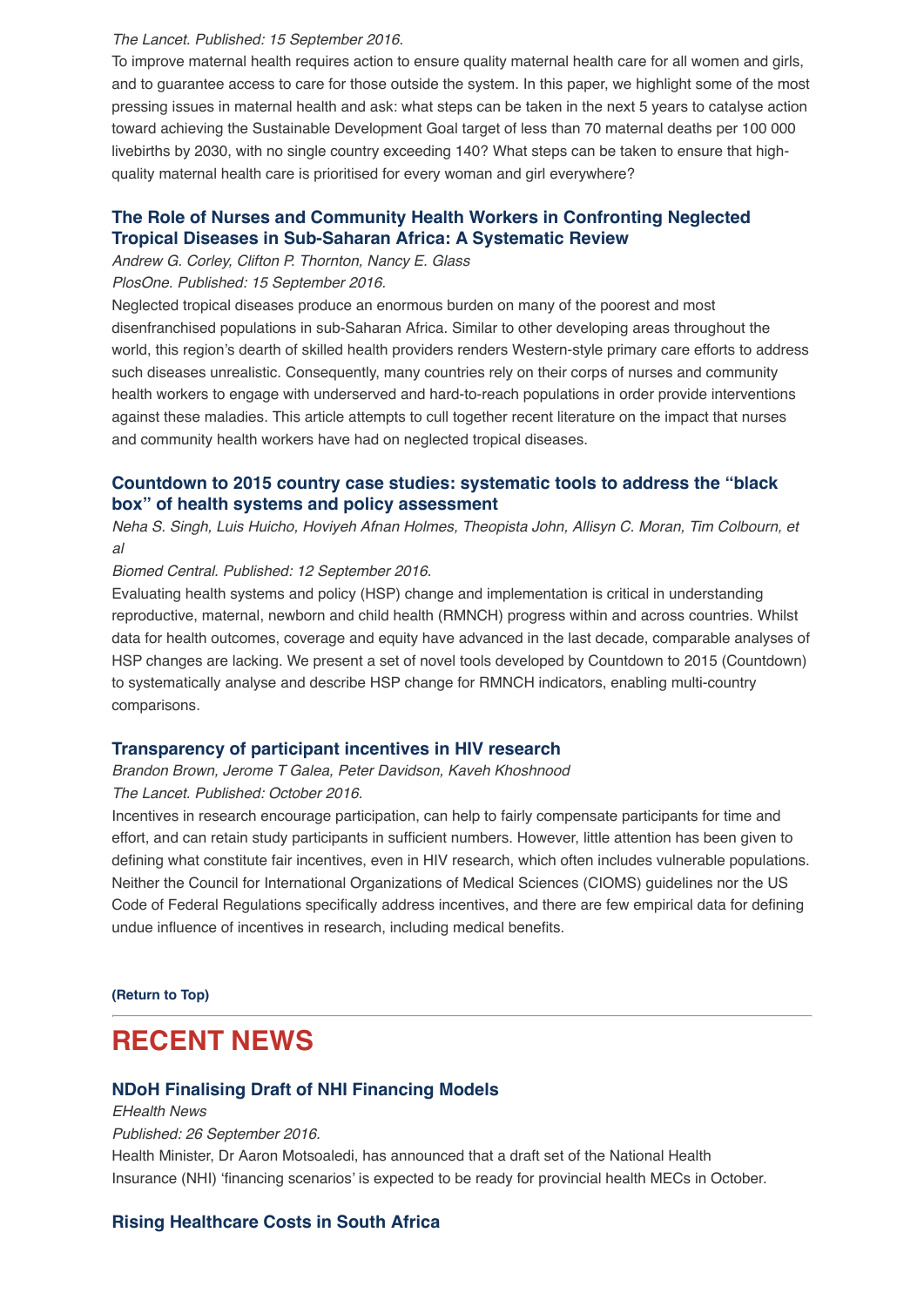#### *EHealth News*

### *Published: 26 September 2016.*

The funding of healthcare in South Africa is a highly contentious issue, involving a variety of stakeholders. While government is planning their National Health Insurance (**[NHI](http://ehealthnews.co.za/nhi-sappf/)**) model, private healthcare providers and medical aid schemes are watching in anticipation to determine how it will affect them. In the interim, it is business as usual.

## **[Leaders launch "a super-fast-track framework for ending AIDS among children,](http://sciencespeaksblog.org/2016/09/15/leaders-launch-a-super-fast-track-framework-for-ending-aids-among-children-adolescents-and-young-women-by-2020/) adolescents and young women by 2020**

#### *Science Speaks*

#### *Published: 14 September 2016.*

Global health leaders gathered on Capitol Hill Wednesday to announce a new set of HIV response goals and to say with an increasingly familiar blend of optimism and realism that while the work that is needed to stop the pandemic's toll of preventable illness and deaths may be clearer than it's ever been, it may also be more challenged.

## **["One-stop shop" brings life-saving HIV care, reproductive health to Botswana's](http://www.unfpa.org/news/%E2%80%9Cone-stop-shop%E2%80%9D-brings-life-saving-hiv-care-reproductive-health-botswana%E2%80%99s-women#sthash.NOIQNkg8.dpuf) women.**

*United Populations Fund*

#### *Published: 7 September 2016.*

When Rose Matuulane was pregnant five years ago, she had to wait for a nurse to visit her small village, Otse, to provide antenatal check-ups. When the nurse could not make it, Ms Matuulane had to travel 84km to the nearest clinic, in Shoghong, arriving the day before so that she could rise early and queue for hours.

## **[UN Report strengthens case for patient law reform in SA and other developing](http://tac.org.za/news/un-report-strengthens-case-patent-law-reform-sa-and-other-developing-countries) countries**

#### *Treatment Action Campaign*

#### *Published: 14 September 2016.*

The Treatment Action Campaign (TAC) and SECTION27 welcome the release of the United Nation Secretary General's High-Level Panel Report on Access to Medicines. This UN report makes a number of important recommendations regarding how society pays for medicines and for the research and development of new medicines. While we welcome several recommendations, they should be viewed as a minimum standard that need to be built upon in order to fully remedy the failures in the current patent system and ensure everyone has access to the medicines they need.

#### **[World lagging behind on global health targets, researchers warn](https://www.theguardian.com/global-development/2016/sep/21/world-lagging-behind-global-health-targets-sustainable-development-goals-2030-lancet)**

*The Guardian*

#### *21 September 2016.*

Substantial change will be required in the way global epidemics such as tuberculosis and HIV are treated if the international community is to eliminate them completely by 2030.

#### **[Abstract Call for SVRI Forum 2017: Sexual Violence Research Initiative](http://www.svri.org/forums/forum2017/index.htm)**

#### *SVRI Forum.*

#### *Published: September 2016*

We are delighted to invite you to submit abstracts, attend and register for the largest world-wide conference dedicated to research on prevention and response to sexual and intimate partner violence.

#### **[\(Return to Top\)](http://us14.campaign-archive2.com/?u=72d7614ab973e486252cafb97&id=cfc1530845&e=%5BUNIQID#Top)**

# **TRAINING AND RESOURCES**

**[Developing African academics to approach health challenges in Africa: 2017 PhD](http://www.heard.org.za/education/phd-applicants/)**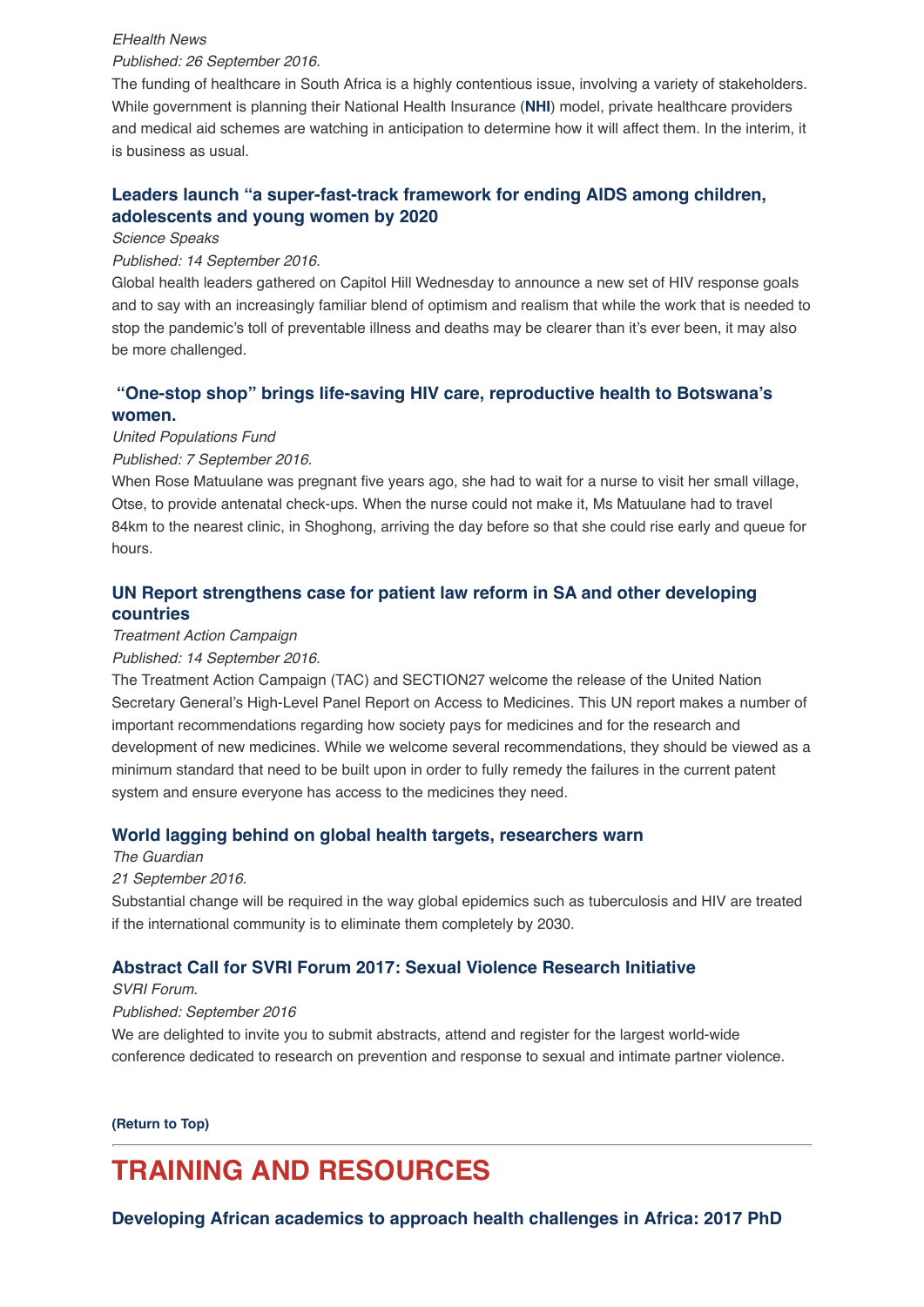#### **[Scholarships](http://www.heard.org.za/education/phd-applicants/)**

#### *HEARD*

*Published: 20 September 2016.*

The aim of the doctoral programme is to produce a high calibre of leaders in the area of health research. The programme provides robust training to emerging scholars on understanding how evidence-based research interfaces with policy issues, in solving complex health problems. Further practical training in devising, evaluating or implementing policy solutions is also offered. Graduates are supported as early career scientists through post-doctoral scholarships and related professional development initiatives.

**[\(Return to Top\)](http://us14.campaign-archive2.com/?u=72d7614ab973e486252cafb97&id=cfc1530845&e=%5BUNIQID#Top)**

# **PUBLICATIONS AND REPORTS**

### **[Documenting Good Practices in Primary Health Care, KwaZulu-Natal](http://www.hst.org.za/publications/kzn-good-practices)**

*Health Systems Trust*

*Published: August 2016.*

Documenting Good Practices in Primary Health Care, KwaZulu-Natal grew out of a Health Systems Trust project in KwaZulu-Natal Province in South Africa funded by The Atlantic Philanthropies. Recognising the presence of noteworthy health service interventions in the province depicting good practice and their capacity to stimulate innovation and empower healthcare workers on the ground, a decision was made to capture a selection of these and analyse them for themes that appear to contribute to their success. Such lessons could well serve to enhance the Minister of Health's current scaling-up of HIV and TB outputs in terms of the newly initiated UNAIDS 90-90-90 programme.

**[\(Return to Top\)](http://us14.campaign-archive2.com/?u=72d7614ab973e486252cafb97&id=cfc1530845&e=%5BUNIQID#Top)**

# **CONFERENCES AND EVENTS**

**The Global Health Practitioner Conference 2016** 13 - 14 October 2016 Connecticut Avenue NW, Washington DC, USA **<https://conference.coregroup.org/>**

#### **National Pharmacy Conference**

21 - 24 October 2016 International Convention Centre, Durban, KwaZulu-Natal, South Africa **<http://www.sapcconference.za.org/>**

## **IFH Durban 40th World Hospital Congress**

30 October - 3 November 2016 International Convention Centre, Durban, KwaZulu-Natal, South Africa **<http://integratedcarefoundation.org/events/ihf-durban-40th-world-hospital-congress-2016>**

**2016 2nd World Breastfeeding Conference** 11 - 14 December 2016 Johannesburg, South Africa **<http://worldbreastfeedingconference.org/home.html>**

**3rd Building Children's Nursing for Africa Conference** 28-30 March 2017 The River Club, Cape Town, South Africa